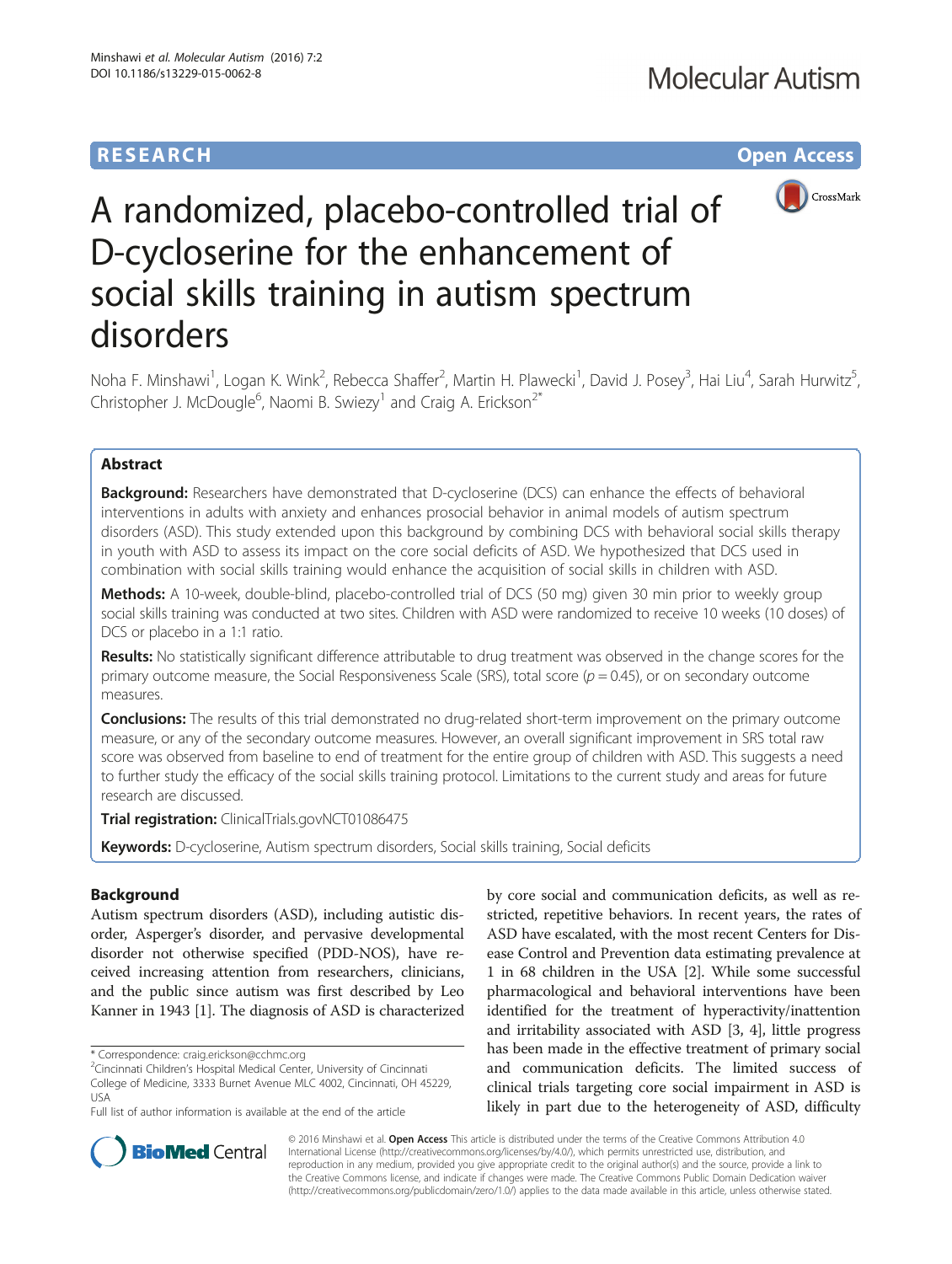quantitatively tracking treatment response, and high placebo response rates [\[5\]](#page-8-0). Regardless, the lack of viable treatments is particularly concerning given that pervasive social impairment in ASD can limit lifelong functioning and independence [\[6](#page-8-0)].

Research in psychiatric disorders has led to some advances in ASD research. Specifically, a parallel is frequently drawn between schizophrenia and ASD due to similarity between the negative symptoms of schizophrenia and social withdrawal seen in ASD, as well as the implication of glutamate dysregulation in both disorders [[7](#page-8-0)]. Consequently, several targeted treatment trials in both ASD and schizophrenia have focused on modulating glutamate neurotransmission [\[5, 8](#page-8-0)]. D-cycloserine (DCS), a partial agonist of the N-methyl-D-aspartate (NMDA) glutamate receptor and a Food and Drug Administrationapproved treatment for tuberculosis, has been researched for treatment of negative symptoms of schizophrenia with mixed results [[8](#page-8-0)–[12\]](#page-8-0). In ASD, a single-blind pilot study of DCS in children and adults (mean age of 10 years) found that DCS was associated with a clinically significant reduction in social withdrawal and increase in social responsiveness compared to a placebo control [[13](#page-8-0)]. However, a double-blind, placebo-controlled trial of daily dosing of DCS in 88 children with ASD found no significant difference in measures of social withdrawal or global severity ratings during 8 weeks of daily treatment [\[14\]](#page-8-0).

Glutamatergic neurotransmission has also been of interest in the treatment of anxiety disorders [[15](#page-8-0), [16\]](#page-8-0). A growing body of preclinical and clinical research has demonstrated the ability of DCS to enhance learning in the treatment of anxiety symptoms [[17](#page-8-0)]. The mechanism believed to be responsible for this effect is the enhancement of learned extinction of fear responses via combination cognitive behavior therapy (CBT) and DCS treatment [\[17, 18](#page-8-0)]. Results have shown that DCS plays an augmentative role in the learning that takes place during CBT and therefore leads to greater success than when CBT is used alone.

The promising results from anxiety studies focused on extinction-based learning, as well as the role of DCS in other forms of learning, have subsequently led to the investigation of the role of DCS in the enhancement of social learning in animal models of ASD. Modi and Young [[19\]](#page-8-0) demonstrated that DCS combined with social learning paradigms in mice increased prosocial bonding and partner selection. This model of social learning may be similar to the social learning that takes place during social interactions and behavioral skills training in individuals with ASD. However, no studies of combined DCS plus nondrug therapy have been published in children with ASD. Based on this background, we investigated DCS treatment in combination with behavior therapy in youth with ASD. We hypothesized that DCS used in

combination with social skills training utilizing the technology of applied behavior analysis (ABA), the most empirically supported behavioral intervention for ASD [\[20](#page-8-0)], would enhance the acquisition of social skills in children with ASD. The social skills training curriculum involved a combination of didactic instruction in the form of social stories [\[21](#page-8-0), [22](#page-8-0)], discussions, discrimination training tasks, as well as performance and feedback-based instruction, such as role playing and modeling of skills. Typically developing peers were also incorporated as models in all groups. Social skills training that includes the use of typically developing peers as models and agents of intervention has been shown to increase the social interactions of children with ASD [[23, 24](#page-8-0)]. The social skills group curriculum being utilized in this study was previously investigated via a pilot feasibility study with eight children with ASD and four typically developing peers. This pilot study used the Triad social skills assessment (TSSA) [\[25](#page-8-0)], social skills measure, as the primary outcome and evaluated 8 h of intervention. Children who participated in the social skills training demonstrated a significant improvement in overall social skill ability on the TSSA at post-test ( $p < 0.05$ ). The children with ASD showed significant improvement in understanding emotions, initiating interactions, responding to interactions, and general social competency [\[26](#page-8-0)]. We additionally hypothesized that children treated with DCS would show greater improvement in social functioning from social skills training than those taking placebo.

## Methods

#### Study design

A 10-week, double-blind, placebo-controlled trial of low dose (50 mg) DCS given 30 min prior to weekly group social skills training was conducted at two sites, Indiana University School of Medicine and Cincinnati Children's Hospital Medical Center. Children with ASD were randomized to receive 10 weeks (10 doses) of DCS or placebo in a 1:1 ratio. All children received 10 weeks of manualized social skills training. Children were further divided into two age groups, 5–7 and 8–11 years, for the purposes of keeping social skills groups more homogeneous. Each social skills group included up to four children with ASD and two typically developing peer models (TPs) in the same age group. The TPs participated in all group activities but did not take DCS or placebo. Adverse events (AEs) and interval history were collected prior to dosing, and outcome measures were administered at baseline, week 6, and week 11. This trial was approved by the Institutional Review Board at each site.

#### Participants

Sixty-seven children with ASD ages 5–11 years participated in the study along with 34 typically developing,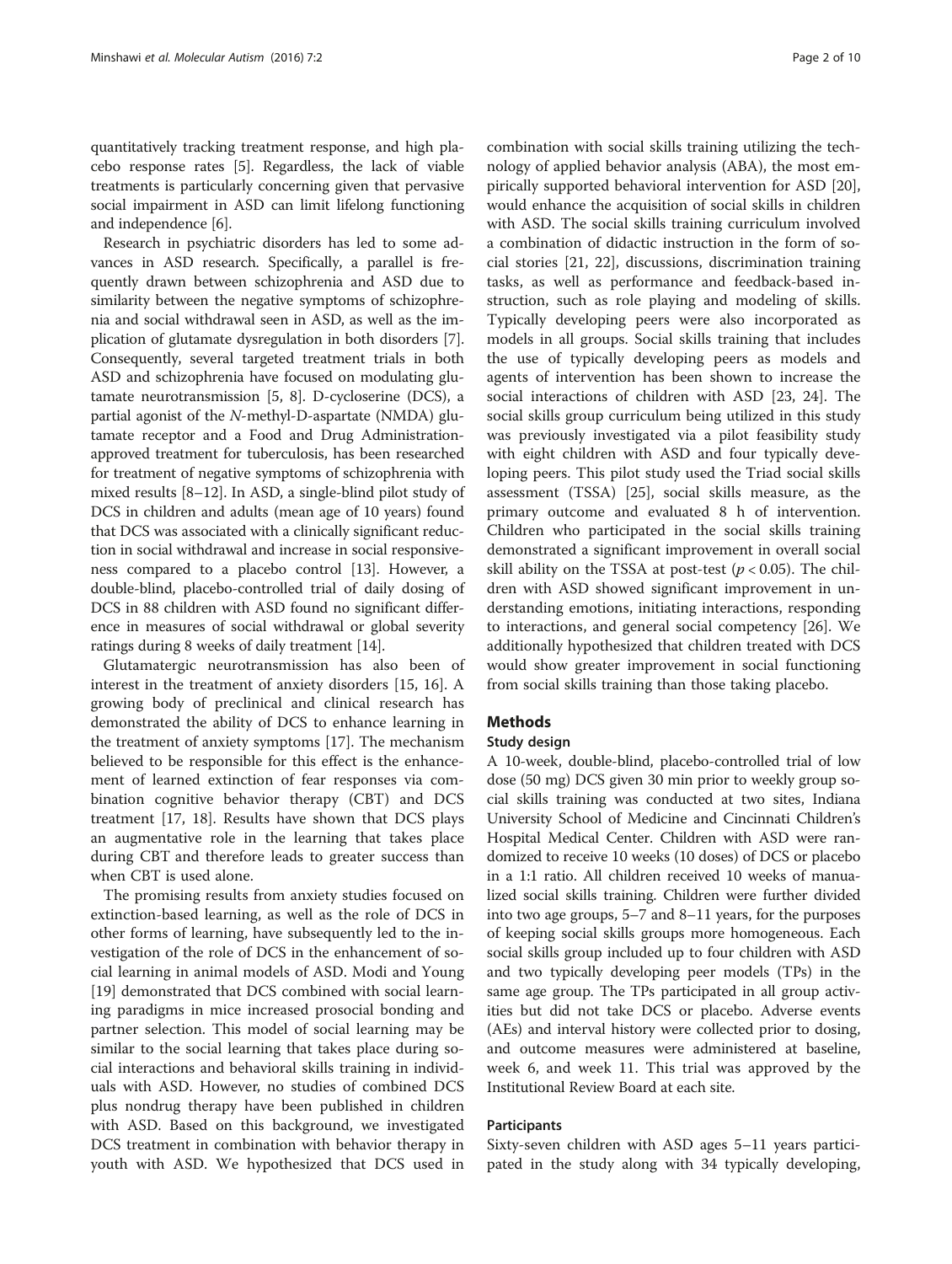same-aged children who served as TPs. One subject with ASD was excluded from the analyses due to early dropout prior to taking the study drug. Participants were recruited from academic autism treatment centers, local schools, and community organizations. Written informed consent was obtained from legal guardians, and assent was obtained when participants were able. Diagnosis of ASD was made through administration of the Autism Diagnostic Observation Schedule [[27](#page-8-0), [28](#page-8-0)], Autism Diagnostic Interview-Revised [\[29\]](#page-9-0), and clinical interview using the Diagnostic and Statistical Manual of Mental Disorders, Fourth Edition, Text Revision (DSM-IV-TR) [[30](#page-9-0)] criteria for autistic disorder, Asperger's disorder, or pervasive developmental disorder not otherwise specified (PDD-NOS).

Subjects with ASD were required to have an intellectual quotient greater than 70 on the Stanford-Binet 5th Edition [\[31](#page-9-0)] (SB-V) and a communication standard score greater than 70 on the Vineland Adaptive Behavior Scale 2nd Edition (VABS-II) [[32\]](#page-9-0) survey edition. These criteria were included to ensure that participants did not have cognitive or language deficits that could interfere with their ability to participate in group social skills training. Additional inclusion criteria included a Triad social skills assessment (TSSA) [[25\]](#page-8-0) score of 70 % or less on both parent questionnaire and child assessment, significant social impairment as measured by a T score of 60 or greater on the Social Responsiveness Scale (SRS) [[33](#page-9-0)] and Clinical Global Impression-Severity (CGI-S) scale score of at least four (moderately ill). The CGI-S is a clinician-rated global assessment of symptom severity. The CGI-S item is rated on a scale from 1 to 7 (1 = normal, not at all ill;  $2 =$  borderline ill;  $3 =$  mildly ill;  $4 =$  moderately ill;  $5 =$  markedly ill;  $6 =$  severely ill;  $7 =$  among the most extremely ill patients). Rater training was conducted with gold standard vignettes and inter-rater reliability of 80 % or greater was established.

Study participants were required to remain on stable psychotropic medication dosing targeting symptoms associated with ASD (e.g., insomnia, inattention, hyperactivity, anxiety, irritability) for a minimum of 2 weeks (with the exception of 4 weeks for fluoxetine) prior to randomization. Potential participants were excluded if they were taking more than two psychotropic medications or if they were currently taking a glutamatergic modulator (e.g., riluzole, memantine, acamprosate, topiramate, amantadine). In addition, concomitant psychosocial treatments could not include group social skills training outside of the study, and all the therapies were required to have been stable for at least 90 days prior to randomization.

The TPs were screened with the Child Symptom Inventory-4 [\[34](#page-9-0)] to ensure that they did not have a history of psychiatric symptoms that were currently affecting social skills (e.g., attention-deficit/hyperactivity disorder, oppositional defiant disorder, schizophrenia, ASD, social anxiety disorder, and major depression). The child's appropriateness for inclusion in the social skills groups (e.g., absence of social, behavioral, or language problems) was also assessed by a trained clinician. Parents of TPs provided informed consent and TPs provided assent.

#### Social skills training

Social skills groups were conducted following a manualized curriculum adapted for use in the present study. The curriculum utilized ABA-based methodologies, including shaping, incidental teaching, positive reinforcement, and visual schedules, as well as social stories and weekly parent-mediated homework assignments.

Sessions focused on a specific social skill topic each week: greetings, emotions, conversations, review, and saying good-bye. The curriculum included a variety of techniques that have been shown to help children with ASD learn social skills. A sample curriculum is provided in Table [1](#page-3-0). Specific techniques included sorting examples of appropriate and inappropriate behaviors, reading social stories, engaging in role-plays, labeling flash cards, engaging in art activities, and playing various games. Minor modifications were made to curriculum based on the age group (5–7 or 8–11 years old) to enhance understanding and developmental appropriateness. Social groups were facilitated by masters or doctoral-level clinicians with expertise in ASD and ABA. Therapists were trained in the curriculum by a lead therapist (the study's principle investigator), and significant therapist overlap occurred both within and across study sites to address consistency in therapist techniques. However, treatment fidelity data was not collected.

The TPs assisted in modeling and reinforcing appropriate behavior during each group session. The TPs were recruited from local school districts and via media advertisements. Prior to the start of social skills training, TPs were educated in a separate session. An introduction to behaviors associated with ASD was presented, along with an overview of the social skills curriculum and weekly schedule. In addition, TPs engaged in role play with the clinicians to practice appropriate skills and corrective feedback was provided. A social story on ASD was also provided for the TPs to review at home with their parents prior to the first social skills group.

#### Primary outcome

The primary outcome measure of the ASD phenotype and social interactions in participants with ASD was the parent-rated SRS total raw score. The SRS is a standardized, 65-item measure of the core symptoms of ASD where each item is scored on a 4-point scale, which has been used extensively in ASD research [\[35](#page-9-0)–[38\]](#page-9-0). The SRS was administered at screen, baseline, week 6 (after 5 weeks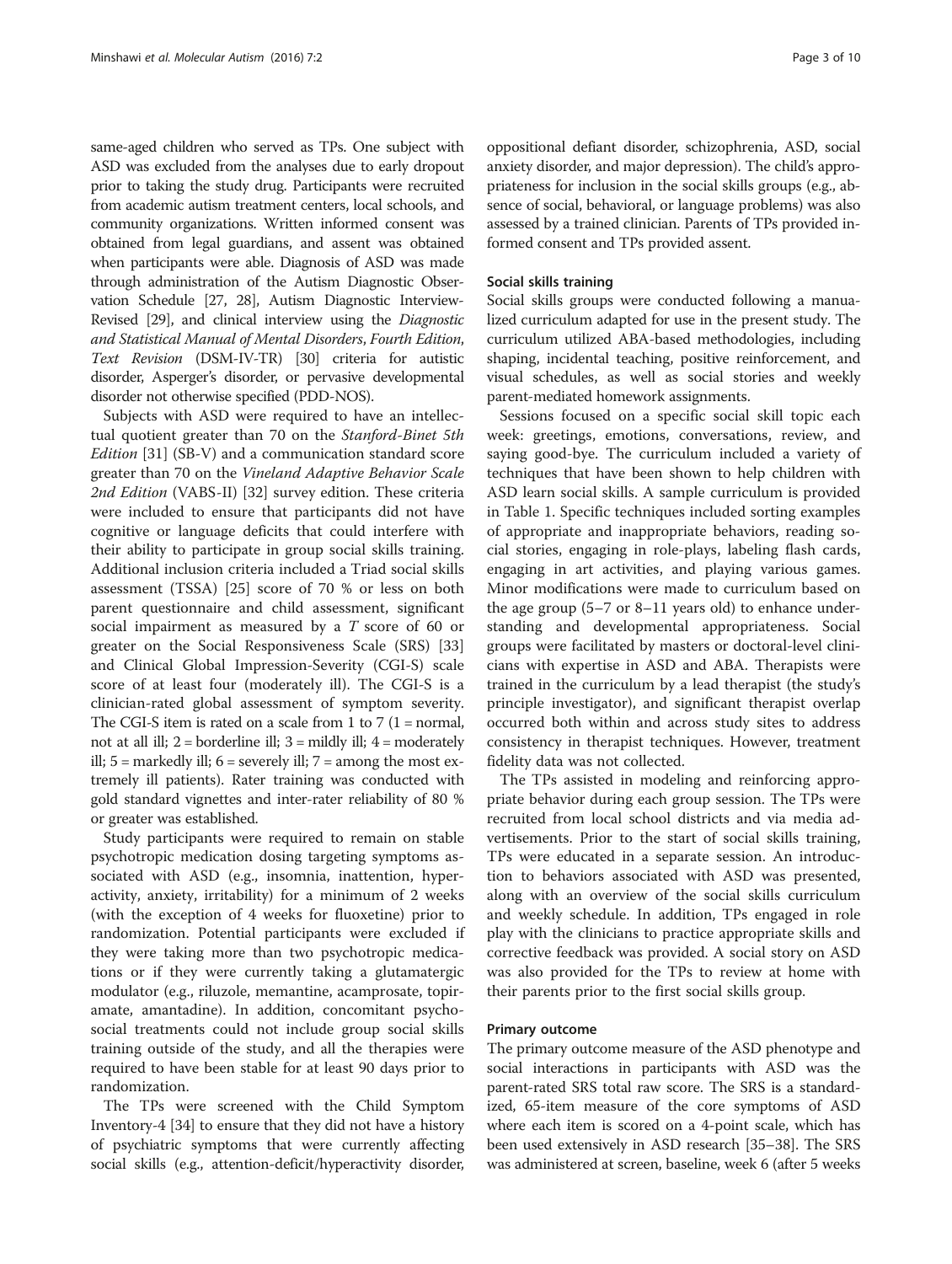<span id="page-3-0"></span>Table 1 Sample characteristics at baseline

| Characteristics                                                      | $DCS$ (n=34)  | Placebo (n=33) | p-value           |
|----------------------------------------------------------------------|---------------|----------------|-------------------|
| Demographics                                                         |               |                |                   |
| Age (years), mean (SD)                                               | 8.38 (1.93)   | 8.25 (1.73)    | .76               |
| Sex, n (%) male                                                      | 28 (82.35)    | 27 (81.82)     | .95               |
| Clinical Variables                                                   |               |                |                   |
| Stanford-Binet V, mean (SD)                                          |               |                |                   |
| Full Scale IQ                                                        | 92.42 (17.76) | 87.30 (15.74)  | .22               |
| NonVerbal IQ                                                         | 95.15 (18.03) | 90.82 (15.19)  | .30               |
| Verbal IO                                                            | 90.85 (18.97) | 85.45 (16.83)  | .23               |
| VABS-II Expressive Language<br>subscale standard score,<br>mean (SD) | 87.38 (13.36) | 84.55 (14.94)  | .42               |
| Clinical Global Impression-<br>Severity                              | 4.03(0.18)    | 4.06(0.24)     | .58               |
| Diagnosis, n (%)                                                     |               |                |                   |
| PDD-NOS                                                              | 12 (35.29)    | 15 (45.45)     | .40               |
| Autistic Disorder                                                    | 3(8.82)       | 5(15.15)       | .48 <sup>a</sup>  |
| Asperger's Disorder                                                  | 19 (55.88)    | 13 (39.39)     | .18               |
| Concomitant medications, n (%)                                       |               |                |                   |
| Antipsychotics                                                       | 8 (23.53)     | 8 (24.24)      | .95               |
| Alpha-2 Agonists                                                     | 6(17.65)      | 8 (24.24)      | .51               |
| Stimulants                                                           | 14 (41.18)    | 11 (33.33)     | .51               |
| Sleep Aids                                                           | 9(26.47)      | 7(21.21)       | .61               |
| Mood Stabilizers                                                     | 1(2.94)       | 2(6.06)        | .61a              |
| Glutamatergic Modulators                                             | 1(2.94)       | 0(0.00)        | 1.00 <sup>a</sup> |
| Other                                                                | 3(8.82)       | 1(3.03)        | .61 <sup>a</sup>  |
| Concomitant treatment, n (%)                                         |               |                |                   |
| Speech Therapy                                                       | 19 (55.88)    | 16 (51.52)     | .72               |
| Occupational Therapy                                                 | 12 (35.29)    | 15 (45.45)     | .40               |
| Behavioral Therapy                                                   | 9(26.47)      | 9(27.27)       | .94               |
| Other Psychotherapy                                                  | 1(2.94)       | 2(6.06)        | .61 <sup>a</sup>  |
| Physical Therapy                                                     | 0(0.00)       | 2(6.06)        | .24 <sup>a</sup>  |
| Social Skills Training                                               | 3(8.82)       | 2(6.06)        | 1.00 <sup>a</sup> |
| Music Therapy                                                        | 0(0.00)       | 1(3.03)        | .49 <sup>a</sup>  |
| <b>Other Treatments</b>                                              | 3 (8.82)      | 0(0.00)        | .24 <sup>a</sup>  |

<sup>a</sup>: Fisher's Exact Test

of SST), and at week 11 (after 10 weeks of social skills training).

#### Secondary outcomes

Several secondary outcome measures were included to capture different aspects of ASD that could be affected by the proposed treatment. When available, SRS data was collected from teachers of the subjects with ASD at baseline, week 6, and week 11. Additionally, all participants were evaluated using the VABS-II, Aberrant Behavior Checklist (ABC) [[39](#page-9-0)], Clinical Global Impression

Improvement Scale (CGI-I), and the TSSA, at baseline and week 11.

The adaptive functioning of subjects was evaluated at baseline and week 11 using the VABS-II. The VABS-II assesses adaptive functioning in four domains: communication, daily living skills, socialization, and motor skills. Administered via semi-structured interview with parents or caregiver, the VABS-II provides a measure of overall functioning of children and adults. The VABS-II is a standardized, norm-referenced assessment that is used extensively in individuals with ASD [[40, 41\]](#page-9-0).

The ABC was collected at baseline, week 6 and week 11 to assess the impact of the treatment on symptoms relevant to ASD. The ABC is a 58-item parent questionnaire with five subscales derived by factor analysis: irritability, social withdrawal, stereotypy, hyperactivity, and inappropriate speech. The ABC has been extensively used in psychopharmacological studies of ASD [\[42](#page-9-0)]. When available, teachers of the subjects with ASD were also asked to complete the ABC at the same time points.

The CGI-I was utilized as a clinician-rated dichotomous outcome measure to assess response to treatment. A trained clinician blind to treatment assignment rated the CGI-S at baseline and the CGI-I at each visit following randomization. Factors included in rating the CGI-I included parent report, parent-rated measures, teacherrated measures, and clinician-rated measures. The CGI-I provides a qualitative measure of treatment response through a rating from 1 to 7 (1 = very much improved;  $2$  = much improved;  $3$  = minimally improved;  $4$  = no change;  $5 =$  minimally worse;  $6 =$  much worse;  $7 =$  very much worse). Rater training was conducted with gold standard vignettes and inter-rater reliability of 80 % or greater was established. At the end of treatment, subjects with a CGI-I of "1" or "2" were categorized as responding to the treatment and subjects with CGI-I scores of "3" or higher were categorized as nonresponders.

To assess the impact of the treatment on social skills and social knowledge, the TSSA was administered to the subjects and their parents at baseline and week 11. The TSSA is a criterion-based assessment that addresses three components of social knowledge and skills: cognitive (ability to problem-solve interpersonal conflicts), behavioral (ability to initiate and maintain interactions and respond appropriately to others), and affective (ability to understand emotions). The TSSA has been used as a supplemental descriptive measure of social skills [[43\]](#page-9-0), as well as in treatment planning [[44\]](#page-9-0). Other outcome measures collected included eye tracking data and direct behavioral observations (not reported in the present paper).

Finally, monitoring for AEs was completed at each visit for subjects with ASD. The site physician kept a log of AEs that included the date of onset, date of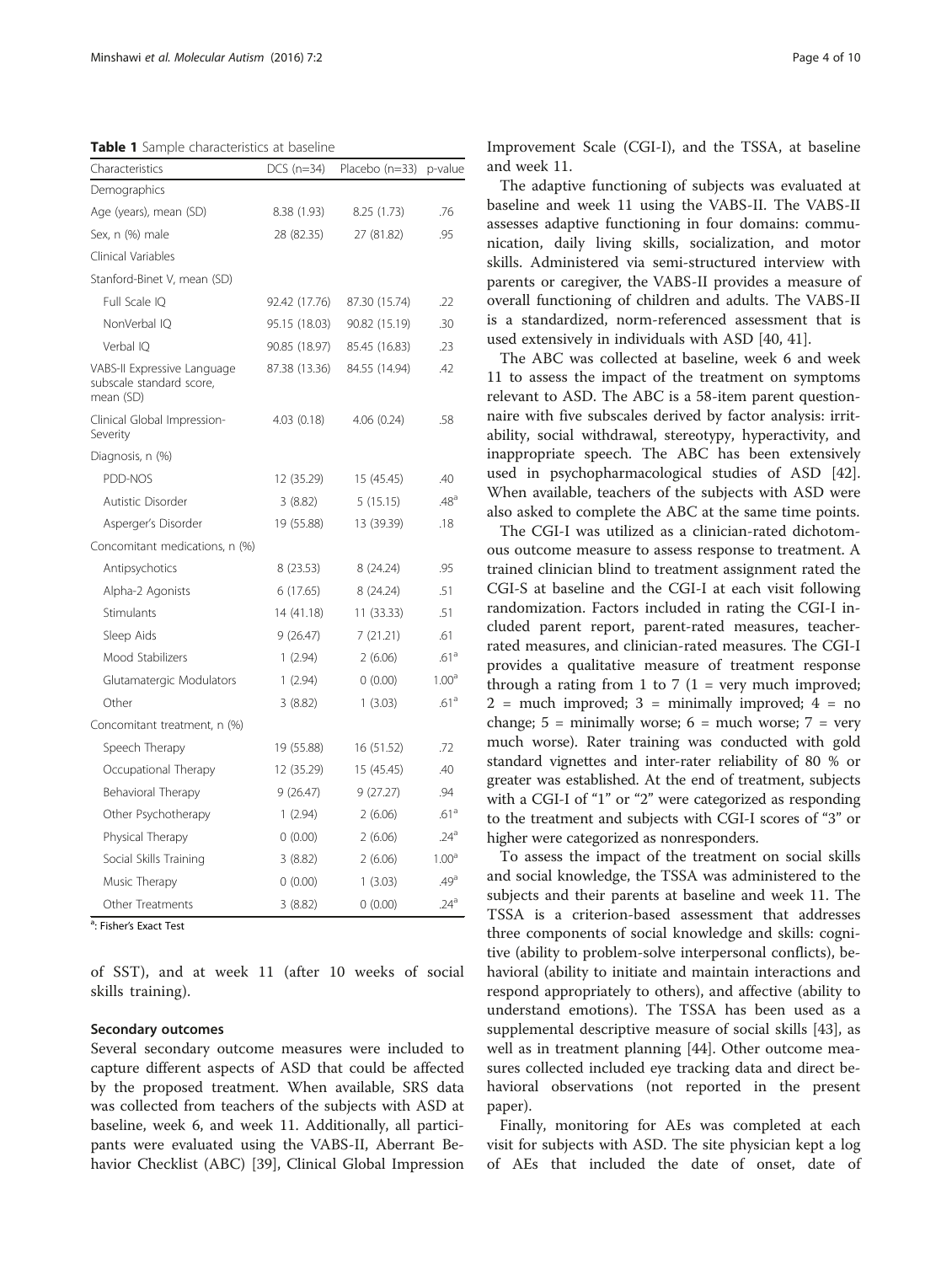resolution, severity, and relationship to study intervention (e.g., definite, probable, possible, remote, or none).

Parental satisfaction with the study and social skills training group was measured via questionnaire at the end of the study (week 11). Parents were asked to answer the question, "participating in this group was worthwhile for my family", on a five-point Likert scale with "1" being anchored to "strongly disagree" and "5" being "strongly agree".

#### Statistical analysis

Study participants' demographic and clinical characteristics were summarized and compared between the DCS and placebo groups at baseline using two-sample  $t$  tests for continuous variables and Fisher's exact tests for categorical variables. The change scores of the primary outcome variables (SRS total score and subscales) from baseline to 11-week follow-up were also compared between the two treatment groups using  $t$  tests. Similar analyses were conducted for the secondary outcomes including VABS-II total score and subscales, ABC subscales, and TSSA parent report. In addition, a linear mixed-effects modeling was used to further test the treatment effect over time using longitudinal SRS total scores measured at baseline, 6-week and 11-week visits. Responder analysis (responders were defined as "much improved" or "very much improved" for CGI-I at 11 week follow-up) was conducted using chi-square test. AEs during the treatment period were also analyzed. All analyses were performed using SAS version 9.2.

#### Results

Thirty-four participants were randomized to the DCS treatment group, and 33 were randomized to the placebo group. One subject who was randomized to the placebo group dropped out of the study before taking any medication and subsequently was excluded from the analysis. Comparisons between the two groups showed no statistically significant difference in age, sex, SB-V scores, the VABS-II Expressive Language subscale, the CGI-S, concomitant medications, or concomitant therapy treatments at baseline (Table [1\)](#page-3-0). Therefore, no potential confounders were adjusted for as covariates in all subsequent analyses. Furthermore, no significant differences were noted between the two sites (Cincinnati and Indiana University) on demographic variables (Table 2).

No statistically significant difference attributable to drug treatment was observed in the change scores for the SRS total score ( $p = 0.45$ ). The SRS subscale scores were evaluated as an exploratory analysis and were also not statistically significant. Additionally, no significant differences that were identified between groups in the change scores for the secondary outcome measures were identified (Table [3](#page-5-0)). In addition, teacher-rated ABC data

| <b>Table 2</b> Sample characteristics at enrollment across sites |  |
|------------------------------------------------------------------|--|
|------------------------------------------------------------------|--|

| Characteristics                                                   | Cincinnati<br>$(n=15)$ | Indiana<br>University<br>$(n=52)$ | p-value           |
|-------------------------------------------------------------------|------------------------|-----------------------------------|-------------------|
| Demographics                                                      |                        |                                   |                   |
| Age (years), mean (SD)                                            | 8.56 (1.77)            | 8.24 (1.84)                       | .56               |
| Sex, n (%) male                                                   | 11 (73.33)             | 44 (84.62)                        | .44 <sup>a</sup>  |
| Group, n (%) Cycloserine                                          | 8(53.33)               | 26 (50.00)                        | .82               |
| Clinical Variables                                                |                        |                                   |                   |
| Stanford-Binet V, mean (SD)                                       |                        |                                   |                   |
| Full Scale IQ                                                     | 87.86 (13.78)          | 90.40 (17.67)                     | .62               |
| NonVerbal IO                                                      | 92.57 (15.36)          | 93.10 (17.17)                     | .92               |
| Verbal IO                                                         | 85.29 (14.19)          | 88.92 (18.94)                     | .51               |
| VABS-II Expressive Language<br>subscale standard score, mean (SD) | 84.67 (9.76)           | 86.37 (15.21)                     | .68               |
| Clinical Global Impression-Severity                               | 4.00(0.00)             | 4.06(0.24)                        | .38               |
| Diagnosis, n (%)                                                  |                        |                                   |                   |
| PDD-NOS                                                           | 9(60.00)               | 18 (34.62)                        | .08               |
| Autistic Disorder                                                 | 4(26.67)               | 4(7.69)                           | .07a              |
| Asperger's Disorder                                               | 2(13.33)               | 30 (57.69)                        | $.003^{a*}$       |
| Concomitant medications, n (%)                                    |                        |                                   |                   |
| Antipsychotics                                                    | 2(13.33)               | 14 (26.92)                        | .49 <sup>a</sup>  |
| Alpha-2 Agonists                                                  | 3(20.00)               | 11(21.15)                         | 1.00 <sup>a</sup> |
| Stimulants                                                        | 8 (53.33)              | 17 (32.69)                        | .15               |
| Sleep Aids                                                        | 3(20.00)               | 13 (25.00)                        | 1.00 <sup>a</sup> |
| Mood Stabilizers                                                  | 0(0.00)                | 3(5.77)                           | 1.00 <sup>a</sup> |
| Glutamatergic Modulators                                          | 0(0.00)                | 1(1.92)                           | 1.00 <sup>a</sup> |
| Other                                                             | 1(6.67)                | 3(5.77)                           | 1.00 <sup>a</sup> |
| Concomitant treatment, n (%)                                      |                        |                                   |                   |
| Speech Therapy                                                    | 6(40.00)               | 30 (57.69)                        | .23               |
| Occupational Therapy                                              | 6(40.00)               | 21 (40.38)                        | .98               |
| Behavioral Therapy                                                | 2(13.33)               | 16 (30.77)                        | .32 <sup>a</sup>  |
| Other Psychotherapy                                               | 0(0.00)                | 3(5.77)                           | 1.00 <sup>a</sup> |
| Physical Therapy                                                  | 1(6.67)                | 1(1.92)                           | .40 <sup>a</sup>  |
| Social Skills Training                                            | 1(6.67)                | 4 (7.69)                          | 1.00 <sup>a</sup> |
| Music Therapy                                                     | 1(6.67)                | 0(0.00)                           | .22 <sup>a</sup>  |
| Other Treatments                                                  | 1(6.67)                | 2(3.85)                           | .54 <sup>a</sup>  |

<sup>a</sup>: Fisher's Exact Test

was returned for 23.5 % of the DCS group, and 30.3 % of the placebo group with no significant difference noted for any of the ABC subscales (irritability  $p = 0.623$ , social withdrawal  $p = 0.845$ , stereotypy  $p = 0.434$ , hyperactivity  $p = 0.833$ , and inappropriate speech  $p = 0.959$ ) between groups. Teacher-rated SRS data was available for 26.4 % of the DCS group and 27.2 % of the placebo group, and again, no significant difference was found between groups ( $p = 0.59$ ). Finally, at week 11, parental satisfaction was found to be high across both groups (96 % and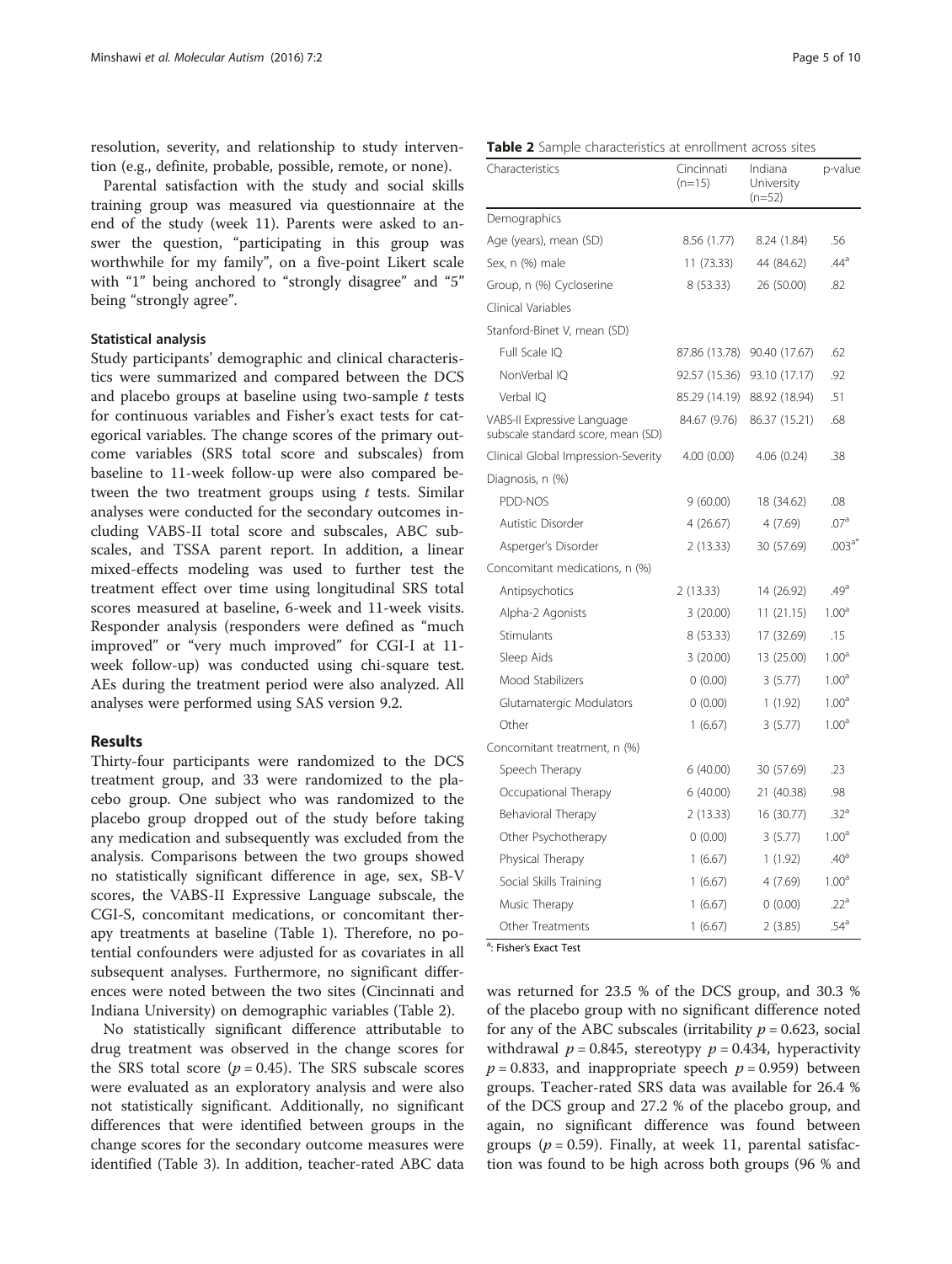| Page 6 or |  |
|-----------|--|
|           |  |

| Clinical Outcome                                    | $DCS$ ( $n=34$ )<br>Mean (SD) |                               |                 | Placebo (n=33)<br>Mean (SD) |                               |                 |                                                 |     |
|-----------------------------------------------------|-------------------------------|-------------------------------|-----------------|-----------------------------|-------------------------------|-----------------|-------------------------------------------------|-----|
|                                                     |                               |                               |                 |                             |                               |                 |                                                 |     |
|                                                     | Baseline                      | 11-week                       | Change          | Baseline                    | 11-week                       | Change          | Difference in Change P-value<br>Scores (95% CI) |     |
| Primary outcome                                     |                               |                               |                 |                             |                               |                 |                                                 |     |
| Social Responsiveness Scale (SRS) Parent Raw Scores |                               |                               |                 |                             |                               |                 |                                                 |     |
| Social awareness                                    | 12.82 (3.43)                  | 12.15(2.73)                   | $-0.76(2.60)$   | 13.82 (3.59)                | 12.94 (2.67)                  | $-1.00(3.12)$   | 0.24 (-1.19 to 1.67)                            | .74 |
| Social cognition                                    | 19.18 (5.37)                  | 17.21 (6.01)                  | $-1.94(4.41)$   | 20.88 (4.34)                | 18.06 (4.24)                  | $-2.68(3.74)$   | 0.74 (-1.31 to 2.79)                            | .47 |
| Social communication                                | 34.94 (8.65)                  | 30.00 (8.55)                  | $-4.91(6.49)$   | 37.97 (7.84)                | 32.03 (7.71)                  | $-6.19(8.40)$   | 1.28 (-2.45 to 5.02)                            | .49 |
| Social motivation                                   | 16.06 (5.84)                  | 13.18 (5.01)                  | $-2.76(3.95)$   | 16.33 (5.34)                | 13.39 (5.17)                  | $-3.06(4.40)$   | 0.31 (-1.78 to 2.40)                            | .54 |
| Autistic mannerisms                                 | 19.44 (6.10)                  | 16.42 (6.03)                  | $-2.82(5.24)$   | 21.42 (6.27)                | 17.65 (5.36)                  | $-4.10(6.38)$   | 1.28 (-1.63 to 4.19)                            | .38 |
| SRS Parent Total Score                              | 102.35 (25.09)                | 88.67 (22.74)                 | $-13.39(16.81)$ | 110.33 (20.43)              | 94.00 (19.31)                 | $-17.00(21.33)$ | 3.61 (-5.96 to 13.17)                           | .45 |
| Secondary outcomes                                  |                               |                               |                 |                             |                               |                 |                                                 |     |
| VABS-II raw scores                                  |                               |                               |                 |                             |                               |                 |                                                 |     |
| Communication                                       |                               | 152.56 (17.05) 156.47 (17.85) | 3.63 (8.26)     |                             | 147.06 (22.18) 154.58 (21.93) | 6.77(11.15)     | -3.15 (-8.08 to 1.79)                           | .21 |
| Daily living skills                                 | 231.62 (26.08)                | 239.56 (26.99)                | 7.06 (14.72)    | 229.67 (35.43)              | 239.29 (35.76)                | 8.45 (16.82)    | $-1.39$ ( $-9.35$ to 6.57)                      | .73 |
| Socialization                                       | 113.26 (24.98)                | 126.53 (27.54)                | 12.34 (20.00)   | 103.97 (22.14)              | 117.35 (27.94)                | 12.10 (22.28)   | 0.25 (-10.41 to 10.91)                          | .96 |
| Motor skills                                        | 141.21 (7.21)                 | 143.59 (5.42)                 | 2.22(5.70)      | 141.27 (9.50)               | 142.19 (9.59)                 | 0.19(3.81)      | 2.03 (-0.41 to 4.46)                            | .10 |
| Maladaptive behavior                                | 16.65 (6.87)                  | 15.88 (7.12)                  | $-0.59(5.92)$   | 18.55 (7.42)                | 16.42 (5.59)                  | $-2.03(5.91)$   | 1.44 (-1.54 to 4.42)                            | .34 |
| Total                                               | 655.29 (59.88)                | 682.03 (64.28)                | 24.66 (37.56)   | 640.52 (78.65)              | 669.84 (83.74)                | 25.48 (41.11)   | $-0.83$ ( $-20.66$ to 19.00)                    | .93 |
| ABC parent score                                    |                               |                               |                 |                             |                               |                 |                                                 |     |
| Irritability                                        | 11.06 (8.05)                  | 9.12(6.63)                    | $-1.55(6.11)$   | 12.67 (8.96)                | 11.06 (7.42)                  | $-1.23(6.09)$   | -0.32 (-3.37 to 2.73)                           | .83 |
| Social Withdrawal                                   | 10.29 (8.30)                  | 8.06(7.61)                    | $-2.39(4.71)$   | 10.39 (8.33)                | 8.81(6.41)                    | $-1.71(7.04)$   | -0.68 (-3.71 to 2.34)                           | .65 |
| Stereotypy                                          | 4.94(4.21)                    | 4.64 (4.89)                   | $-0.33(2.79)$   | 4.64(4.32)                  | 4.32(3.75)                    | $-0.45(4.60)$   | 0.12 (-1.81 to 2.04)                            | .90 |
| Hyperactivity                                       | 18.82 (11.26)                 | 17.30 (12.23)                 | $-1.55(7.37)$   | 19.00 (9.18)                | 16.87 (9.49)                  | $-2.03(9.39)$   | 0.49 (-3.72 to 4.69)                            | .82 |
| Inappropriate speech                                | 3.91(3.04)                    | 3.24(2.26)                    | $-0.73(2.59)$   | 4.36(2.85)                  | 4.68(3.29)                    | 0.35(2.67)      | $-1.08$ ( $-2.40$ to 0.23)                      | .10 |
| TSSA parent                                         | 53.74 (8.61)                  | 57.84 (9.11)                  | 3.88 (3.49)     | 48.79 (8.91)                | 54.34 (10.37)                 | 5.83 (9.70)     | -1.95 (-6.87 to 2.97)                           | .43 |

<span id="page-5-0"></span>Table 3 Baseline, Week 11, and change in primary and secondary outcome measures

88 % for DCS and placebo groups, respectively, rated satisfaction as a 4 or 5 on the five-point Likert scale). A Fisher's exact test demonstrated no significant difference in the level of parental satisfaction ( $p = 0.33$ ).

In addition to the primary endpoint of the study at week 11, the SRS total score was also measured at week 6. A linear mixed-effects model was fitted to further test the treatment effect over time using data at all three visits. Again, there was no significant difference between the two treatment groups ( $p = 0.502$ ). The repeated measures of the SRS total scores are depicted in Fig. [1](#page-6-0).

A responder analysis was conducted based on CGI-I scores at 11-week follow-up. For the responder analysis, 33.3 % of participants in the DCS group were classified as responders to treatment based on the CGI-I, as compared to 32.3 % in the placebo group, which showed no significant difference in rate of response between groups ( $p = 0.927$ ). Based on the observed trend of improvement in both treatment groups, subjects were combined to assess whether SRS total score changed

significantly from baseline to week 11. A paired  $t$  test for all 67 subjects with ASD showed a mean change score of −15.14 with 95 % confidence interval (−19.90, −10.38),  $p < 0.0001$ .

#### Adverse events

Table [4](#page-6-0) shows the number of subjects who reported an adverse event, as well as all categories of AEs where at least 10 % of either group (DCS or placebo) reported experiencing that AE. Fisher's exact tests were utilized to derive  $p$  values. No category of adverse event showed a statistically significant difference between groups. The DCS group experienced more emesis than the placebo group (17.6 vs. 6.1 %,  $p = 0.26$ ). Overall, more patients in the DCS group reported at least one adverse event compared to the placebo group (94.2 vs. 84.8 %), although this difference was not significant ( $p = 0.21$ ). The placebo group had a higher number of total adverse events (149 vs. 138) ( $p = 0.87$ ). Finally, only one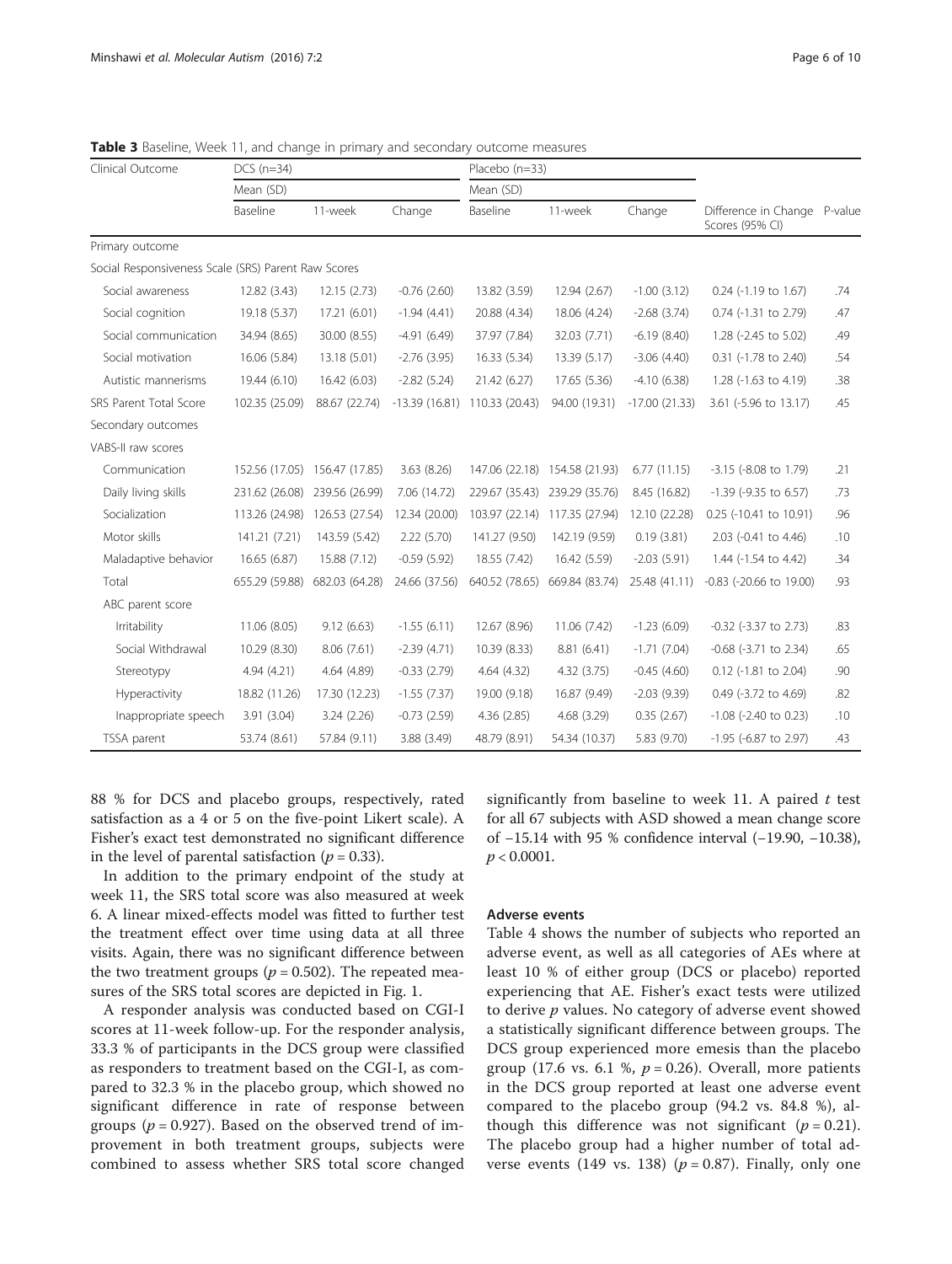<span id="page-6-0"></span>

serious adverse event (one instance of making a suicidal comment at school when angry) was reported in the placebo group.

## Discussion

The core social deficits seen in ASD are severely impairing, and few interventions have been identified to successfully and consistently treat these impairments. Several promising studies have shown DCS to enhance behavioral therapy outcomes in individuals with anxiety disorders, as well as demonstrating potential benefits of DCS treatment in ASD. The present study extended these lines of study by evaluating DCS-mediated enhancement of the learning of social skills in children with ASD. The results of this double-blind placebo-controlled short-term trial demonstrate no drug-related improvement on the primary outcome measure, or any of the secondary outcome measures. However, an overall significant improvement in SRS total raw score was observed from baseline to end of treatment for the entire group of children with ASD.

Table 4 Adverse events by treatment group

|                                         | Number (%) of patients reporting |                |         |
|-----------------------------------------|----------------------------------|----------------|---------|
| Adverse Event                           | $DCS$ ( $N=34$ )                 | Placebo (N=33) | p value |
| Any Adverse Event                       | 32 (94.1)                        | 28 (84.8)      | 0.26    |
| Headache (including sinus headache)     | 9(26.5)                          | 7(21.2)        | 0.80    |
| Nasal congestion or Cold                | 6(17.6)                          | 8(24.2)        | 0.79    |
| Cough                                   | 7(20.6)                          | 7(21.2)        | 0.99    |
| Vomiting                                | 6(17.6)                          | 2(6.1)         | 0.29    |
| Aggression                              | 2(5.9)                           | 5(15.2)        | 0.45    |
| Increased motor activity                | 1(2.9)                           | 5(15.2)        | 0.22    |
| Interrupted sleep/ other sleep problems | 3(8.8)                           | 5(15.2)        | 0.73    |
| Irritability (including agitation)      | 16(47.1)                         | 15(45.5)       | 0.99    |
| Restlessness/Agitation                  | 4(11.8)                          | 3(9.1)         | 0.99    |
| Sadness                                 | 5(14.7)                          | 3(9.1)         | 0.73    |
| Sedation/Drowsiness                     | 2(5.9)                           | 6(18.2)        | 0.29    |
| Not otherwise listed                    | 10 (29.4)                        | 12(36.4)       | 0.83    |
| Any Serious Adverse Event               | $\mathbf{0}$                     | 1(3.0)         | 0.99    |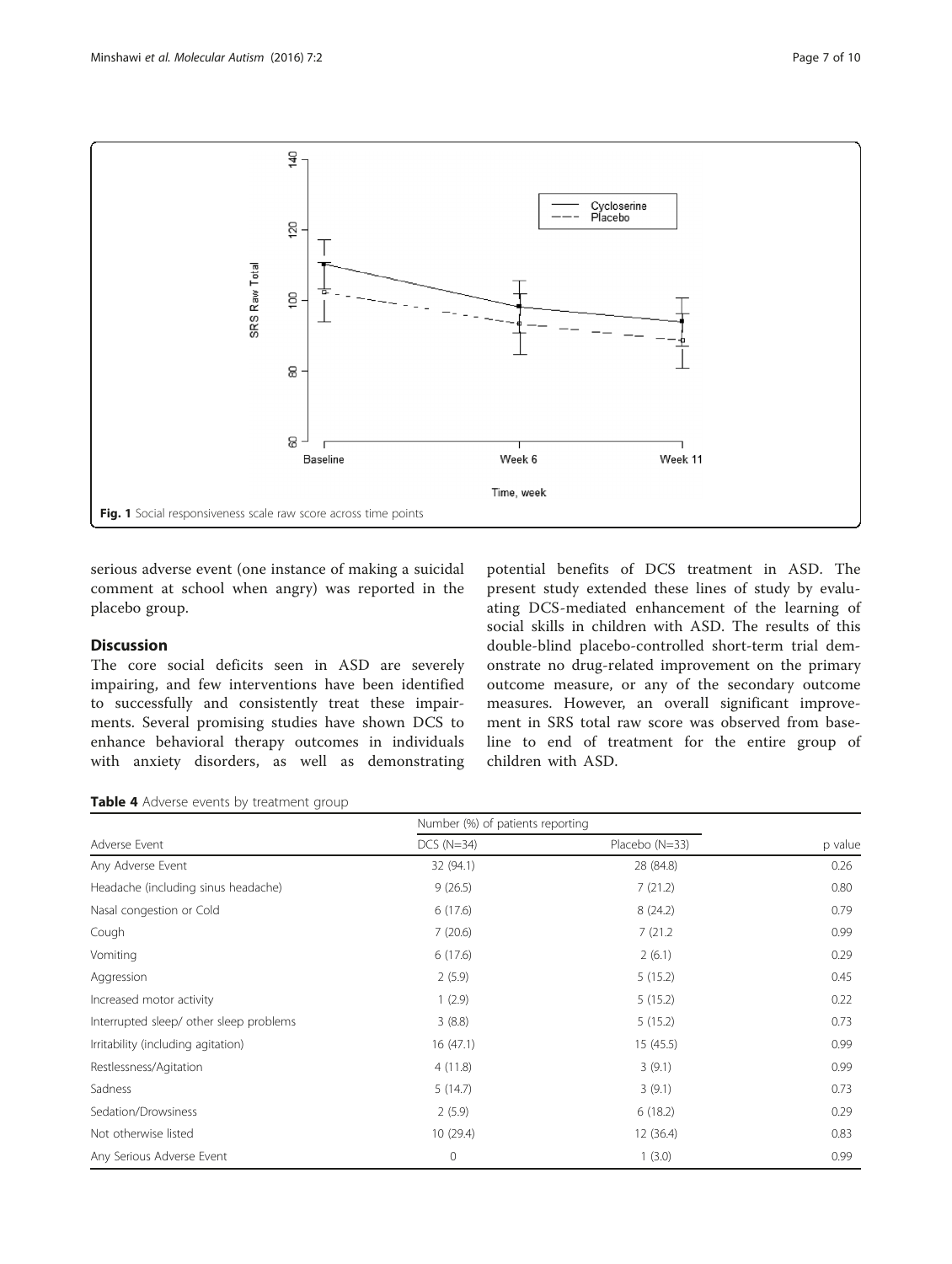There are several possible explanations for the lack of pharmacological treatment effect in this study. Notably, the large increase in SRS scores observed in both the DCS and placebo groups is greater than that seen in other intervention studies [[45](#page-9-0)]. This may be explained by the novelty of the social skills training group, something that had previously may have been unavailable to the participants. Therefore, demonstrating the added benefits of DCS to an already high placebo response rate may be very difficult. Also, the SRS was collected immediately following the 10-week trial, which does not allow for the assessment of the durability of these findings.

Another potential explanation for the lack of drug effect may be the heterogeneity of ASD, which makes this a particularly challenging population to study and all the more difficult to find effective pharmacological and behavioral interventions. It is also important to note that since study enrollment ended, the Diagnostic and Statistical Manual of Mental Disorders, Fifth Edition (DSM-5) [[46\]](#page-9-0) has been published with revisions resulting in a new category of diagnosis called autism spectrum disorder, along with the restructuring of diagnostic criteria. However, we do not believe that these diagnostic changes would have influenced the results of the current study.

Another potential reason for the lack of drug effect in the current study is that social interactions, and therefore social deficits, are difficult behaviors to objectively quantify due to the ways in which social behavior changes in different settings and circumstances and over time. This study utilized the parent-rated SRS total raw score to evaluate social deficits in ASD. The SRS provides a global perspective on social deficits in ASD. However, the learning occurring during social skills training may not produce effects sufficiently robust to alter these broad, subjective social skills ratings. In the future, a more direct, objective measurement of social behavior and social interest, such as eye tracking, may be required to capture change in social interaction which occurs at a level not readily observable by caregivers and clinicians.

Several additional factors should be considered in evaluating the findings of the current study. Based on the effective dose of DCS used in the studies of DCS plus therapy for treatment of phobias and social anxiety, all subjects in this trial received 50 mg of DCS regardless of weight [[47](#page-9-0), [48](#page-9-0)]. It is possible that higher doses (potentially weight based) may have resulted in greater improvement for the DCS group. However, the phobia study by Ressler et al. [[47\]](#page-9-0) demonstrated no difference between 50 and 500 mg doses of DCS, so it is unclear what impact dosage adjustment may have provided [\[47](#page-9-0)]. Longer duration and more frequent treatment may also need to be considered. Ten weekly doses of DCS and social skills training may not be sufficient to make robust

changes in symptoms of social impairment and extended length of treatment and/or daily dosing may be necessary. In addition, the psychotherapy studies referenced in the development of this protocol dealt with operant conditioning via learned extinction. The current study not only utilized some operant conditioning techniques (such as reinforcement) but also used other learning mechanisms in the training of social skills (such as social learning through modeling and role playing). It is possible that DCS has its greatest influence over learned extinction, and our negative results may reveal the limitation of our employed learning mechanism.

Finally, a limitation of this study is the novelty of the social skills training curriculum and lack of a control for the social skills training group. This curriculum was novel and its effects were previously unknown. In addition, treatment fidelity data was not collected and other standardized behavioral and social skills outcome measures, such as the Social Skills Improvement System [[49\]](#page-9-0), or other emotion recognition measures [[24\]](#page-8-0) were not utilized. All children enrolled in the study received 10 weeks of social skills training, and statistically significant improvements were seen across the outcome measures when drug and placebo groups were combined. These results may point to the efficacy of this social skills training protocol at improving social outcomes for children with ASD. However, this potential mechanism cannot be confirmed without controlling for other factors that potentially influenced the results, such as maturation, time with trained clinicians, attention, and access to peers. A placebo or waitlist control group should be employed in future studies to evaluate the efficacy of our social skills curriculum.

#### **Conclusions**

The present study provides proof of concept that a large sample study combining medication and social skills training in ASD is feasible. Few studies have been conducted in ASD combining pharmacological and behavioral interventions, despite the common blending of these interventions in clinical settings. Future research on the role of targeted drug treatments in augmenting behavioral interventions in ASD is warranted. Despite the negative result of this short-term drug augmentation analysis, we believe that further work focused on durability of treatment response is needed to assess longterm outcome following initial combination treatment in this and other similar projects. Overall, utilizing targeted drug treatment to facilitate learning and acquisition of skills during therapy in ASD warrants additional investigation. Lessons learned in our study of DCS as a potential augmentation strategy to social skills training lay the groundwork for such work.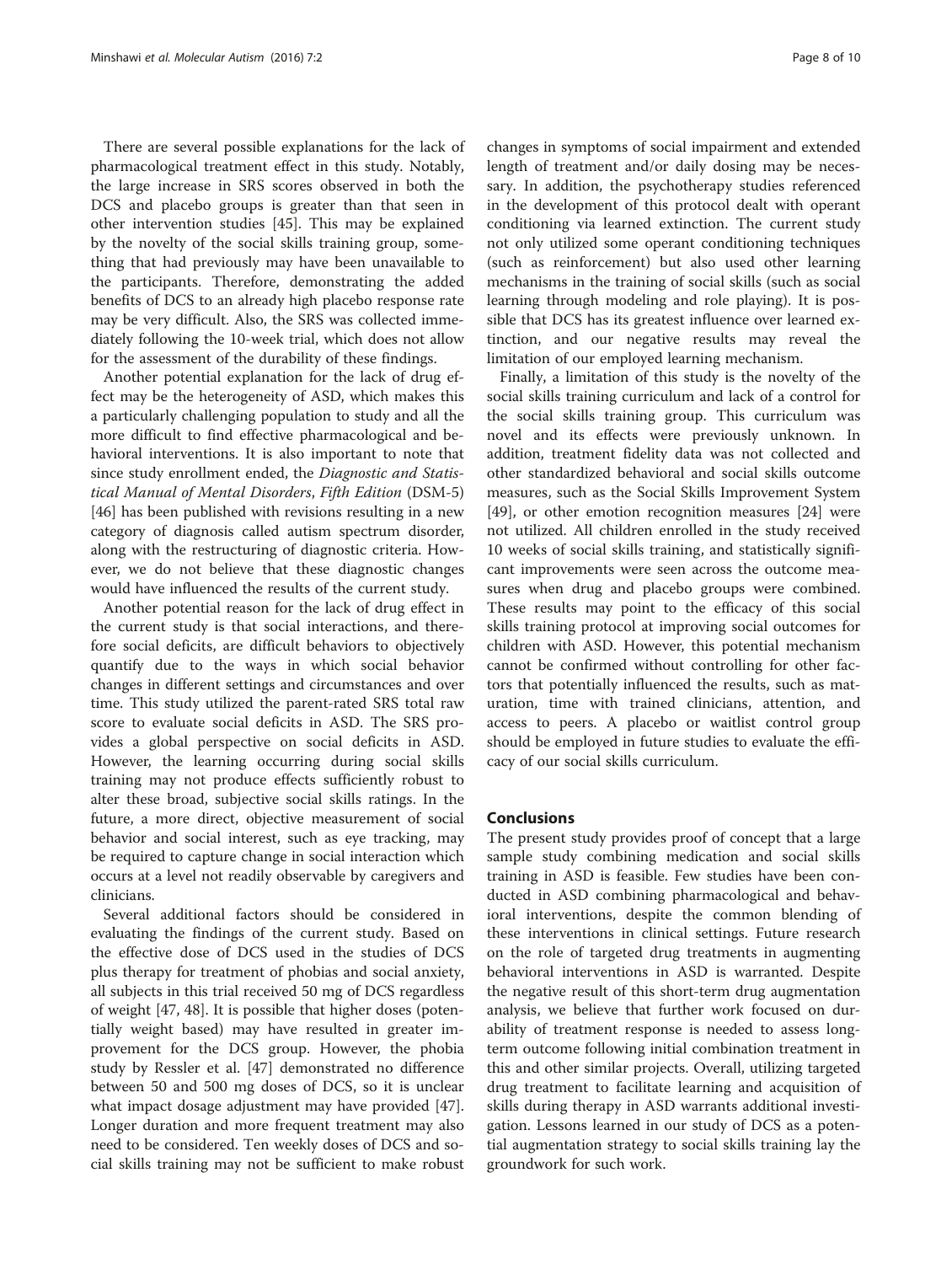#### <span id="page-8-0"></span>Abbreviations

ASD: autism spectrum disorders; DCS: D-cycloserine; SRS: social responsiveness scale; SB-V: Stanford-Binet 5th edition; VABS-II: Vineland adaptive behavior scale 2nd edition; TSSA: Triad social skills assessment; CGI-S: clinical global impressionseverity; TPs: typically-developing peer models; AEs: adverse events; PDD-NOS: pervasive developmental disorder not otherwise specified; ABA: applied behavior analysis; ABC: aberrant behavior checklist; CGI-I: clinical global impression improvement scale; DSM-5: Diagnostic and Statistical Manual of Mental Disorders, Fifth Edition.

#### Competing interests

The authors declare that they have no competing interests.

#### Authors' contributions

NM and CE served as primary investigators for the study and participated in all aspects of the study and in preparation of the manuscript. LW, RS, MP, and SH participated in participant assessments, the implementation of the study protocol, and preparation of the manuscript. HL performed the statistical analyses and helped to revise the manuscript. DP, NS, and CM participated in the design of the study and helped to revise the manuscript. All authors read and approved the final manuscript.

#### Acknowledgements

Funding for this study was provided by the United States Department of Defense Award Number W81XWH-09-1-0091. Statistical support was provided by Hai Liu, Ph.D., Indiana University School of Medicine Department of Biostatistics. We would like to acknowledge the contributions of Stacie Pozdol, M.A., Carrie McGinnis, B.S., CCRP, and Lyndsi Moser, B. S., CCRP at Indiana University, and Katherine Friedmann, RN, Lauren Mathieu-Frasier, MA, and Tori Schaefer, PhD at Cincinnati Children's Hospital Medical Center.

#### Author details

<sup>1</sup>Christian Sarkine Autism Treatment Center, Riley Hospital for Children at Indiana University Health, Indiana University School of Medicine Department of Psychiatry, Indianapolis, IN, USA. <sup>2</sup> Cincinnati Children's Hospital Medical Center, University of Cincinnati College of Medicine, 3333 Burnet Avenue MLC 4002, Cincinnati, OH 45229, USA. <sup>3</sup>David J. Posey, M.D., LLC, Indianapolis, IN, USA. <sup>4</sup>Department of Biostatistics, Indiana University School of Medicine, Indianapolis, IN, USA. <sup>5</sup>Indiana University School of Education, Bloomington, IN, USA. <sup>6</sup>Lurie Center for Autism, Departments of Psychiatry and Pediatrics, Massachusetts General Hospital and MassGeneral Hospital for Children, Harvard Medical School, Boston, MA, USA.

#### Received: 1 June 2015 Accepted: 14 December 2015 Published online: 14 January 2016

#### References

- 1. Kanner L. Autistic disturbances of affective contact. Nervous Child. 1943;2:217–50.
- 2. CDC. Prevalence of autism spectrum disorder among children aged 8 years—autism and developmental disabilities monitoring network, 11 sites, United States, Contract No.: 2. 2010.
- 3. Wink LK, Erickson CA, McDougle CJ. Pharmacologic treatment of behavioral symptoms associated with autism and other pervasive developmental disorders. Curr Treat Options Neurol. 2010;12(6):529–38. doi[:10.1007/s11940-010-0091-8.](http://dx.doi.org/10.1007/s11940-010-0091-8)
- 4. Blankenship K, Stigler KA, Erickson CA, Posey DJ, McDougle CJ. Psychopharmacoloigcal treatment of autism. In: Amaral D, Dawson G, Geschwind D, editors. Autism spectrum disorders. New York: Oxford University Press; 2011. p. 1194–212.
- Posey DJ, Erickson CA, McDougle CJ. Developing drugs for core social and communication impairment in autism. Child Adolesc Psychiatr Clin N Am. 2008;17(4):787–801. doi[:10.1016/j.chc.2008.06.010](http://dx.doi.org/10.1016/j.chc.2008.06.010). viii-ix.
- 6. Magiati I, Tay XW, Howlin P. Cognitive, language, social and behavioural outcomes in adults with autism spectrum disorders: a systematic review of longitudinal follow-up studies in adulthood. Clin Psychol Rev. 2014;34(1):73–86.
- 7. McDougle CJ, Erickson CA, Stigler KA, Posey DJ. Neurochemistry in the pathophysiology of autism. J Clin Psychiatry. 2005;66 Suppl 10:9–18.
- 8. Goff DC, Tsai G, Levitt J, Amico E, Manoach D, Schoenfeld DA, et al. A placebo-controlled trial of D-cycloserine added to conventional neuroleptics in patients with schizophrenia. Arch Gen Psychiatry. 1999;56(1):21–7.
- 9. van Berckel BN, Evenblij CN, van Loon BJ, Maas MF, van der Geld MA, Wynne HJ, et al. D-cycloserine increases positive symptoms in chronic schizophrenic patients when administered in addition to antipsychotics: a double-blind, parallel, placebo-controlled study. Neuropsychopharmacology. 1999;21(2):203–10. doi:[10.1016/s0893-133x\(99\)00014-7.](http://dx.doi.org/10.1016/s0893-133x(99)00014-7)
- 10. Goff DC, Cather C, Gottlieb JD, Evins AE, Walsh J, Raeke L, et al. Once-weekly D-cycloserine effects on negative symptoms and cognition in schizophrenia: an exploratory study. Schizophr Res. 2008;106(2–3):320–7. doi[:10.1016/j.schres.2008.08.012.](http://dx.doi.org/10.1016/j.schres.2008.08.012)
- 11. Goff DC, Herz L, Posever T, Shih V, Tsai G, Henderson DC, et al. A six-month, placebo-controlled trial of D-cycloserine co-administered with conventional antipsychotics in schizophrenia patients. Psychopharmacology. 2005;179(1): 144–50. doi:[10.1007/s00213-004-2032-2](http://dx.doi.org/10.1007/s00213-004-2032-2).
- 12. Duncan EJ, Szilagyi S, Schwartz MP, Bugarski-Kirola D, Kunzova A, Negi S, et al. Effects of D-cycloserine on negative symptoms in schizophrenia. Schizophr Res. 2004;71(2–3):239–48. doi:[10.1016/j.schres.2004.03.013.](http://dx.doi.org/10.1016/j.schres.2004.03.013)
- 13. Posey DJ, Kem DL, Swiezy NB, Sweeten TL, Wiegand RE, McDougle CJ. A pilot study of D-cycloserine in subjects with autistic disorder. Am J Psychiatry. 2004;161(11):2115–7. doi[:10.1176/appi.ajp.161.11.2115.](http://dx.doi.org/10.1176/appi.ajp.161.11.2115)
- 14. Posey DJ, Stigler KA, Erickson CA, Azzouz F, Wilkerson J, Mullett J, et al., editors. A double-blind, placebo-controlled study of D-cycloserine in children with autistic disorder, American College of Neuropsychopharmacology 46th Annual Meeting 2007 December 9–13. Boca Raton: American College of Neuropsychopharmacology; 2007.
- 15. Swanson CJ, Bures M, Johnson MP, Linden A-M, Monn JA, Schoepp DD. Metabotropic glutamate receptors as novel targets for anxiety and stress disorders. Nat Rev Drug Discov. 2005;4(2):131–44.
- 16. Cortese BM, Phan KL. The role of glutamate in anxiety and related disorders. CNS Spectrums. 2005;10(10):820–30.
- 17. Norberg MM, Krystal JH, Tolin DF. A meta-analysis of D-cycloserine and the facilitation of fear extinction and exposure therapy. Biol Psychiatry. 2008; 63(12):1118–26. doi:[10.1016/j.biopsych.2008.01.012.](http://dx.doi.org/10.1016/j.biopsych.2008.01.012)
- 18. Rodrigues H, Figueira I, Lopes A, Goncalves R, Mendlowicz MV, Coutinho ES, et al. Does D-cycloserine enhance exposure therapy for anxiety disorders in humans? A meta-analysis. PLoS One. 2014;9(7), e93519. doi[:10.1371/journal.](http://dx.doi.org/10.1371/journal.pone.0093519) [pone.0093519.](http://dx.doi.org/10.1371/journal.pone.0093519)
- 19. Modi ME, Young LJ. D-cycloserine facilitates socially reinforced learning in an animal model relevant to autism spectrum disorders. Biol Psychiatry. 2011;70(3):298–304. doi[:10.1016/j.biopsych.2011.01.026](http://dx.doi.org/10.1016/j.biopsych.2011.01.026).
- 20. Foxx RM. Applied behavior analysis treatment of autism: the state of the art. Child Adolesc Psychiatr Clin N Am. 2008;17(4):821–34.
- 21. Scattone D, Tingstrom DH, Wilczynski SM. Increasing appropriate social interactions of children with autism spectrum disorders using social stories. Focus Autism Other Developmental Disabilities. 2006;21(4):211–22. doi[:10.1177/10883576060210040201](http://dx.doi.org/10.1177/10883576060210040201).
- 22. Schneider N, Goldstein H. Using social stories and visual schedules to improve socially appropriate behaviors in children with autism. J Posit Behav Interv. 2010;12(3):149–60.
- 23. Koegel L, Vernon T, Koegel RL, Koegel B, Paullin AW. Improving socialization between children with autism spectrum disorder and their peers in inclusive settings. J Posit Behav Interv. 2012;14(4):220–7.
- 24. Reichow B, Volkmar FR. Social skills interventions for individuals with autism: evaluation for evidence-based practices within a best evidence synthesis framework. J Autism Dev Disord. 2010;40:149–66.
- 25. Stone W, Ruble L, Coonrod E, Hepburn S, Pennington M. TRIAD social skills assessment manual. Nashville, TN: Treatment and Research Institute for Autism Spectrum Disorders; 2003.
- 26. Pozdol SL SN, Stuart ML, Beach EB, Beach EB, editors. Social skills training in children with ASD: a comparison of weekly groups and summer camp formats. Annual convention of the association for behavior analysis. Social skills training in children with ASD: a comparison of weekly groups and summer camp formats. Annual convention of the Association for Behavior Analysisth ed. San Diego: Association for Behavior Analysis; 2007.
- 27. Lord C, Rutter M, Goode S, Heemsbergen J, Jordan H, Mawhood L, et al. Autism diagnostic observation schedule: a standardized observation of communicative and social behavior. J Autism Dev Disord. 1989;19(2):185–212.
- 28. Gotham K, Risi S, Pickles A, Lord C. The autism diagnostic observation schedule: revised algorithms for improved diagnostic validity. J Autism Dev Disord. 2007;37(4):613–27. doi:[10.1007/s10803-006-0280-1.](http://dx.doi.org/10.1007/s10803-006-0280-1)